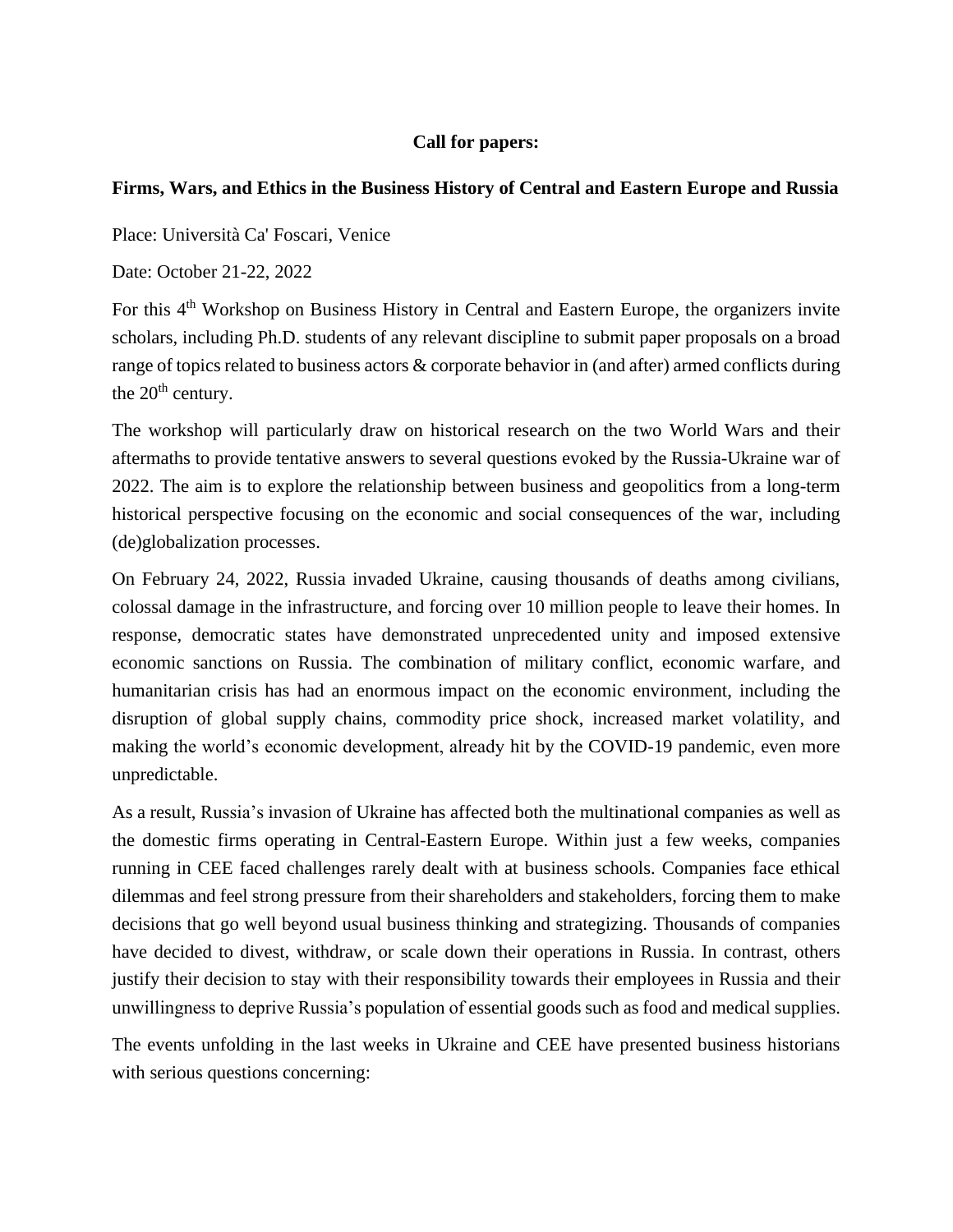**The role of business in military conflicts and post-war development.** What are the various roles firms play in armed conflicts? How is the role of companies decided in conflicts? How and why can some companies benefit from war while others suffer disruption and destruction in their production and distribution networks? Why do some companies embrace the role of humanitarian actors providing welfare and assistance, while others that of political actors using their activities to build bridges for peace? Which role can business enterprises play in post-war development? How fast do companies return to the countries affected by war, and how do their previous decisions impact the post-war future? How does organizational resilience manifest itself in the aftermath of war? What can we learn from the experience of the First and the Second World Wars?

**Business ethics vs. unethical corporate behavior.** What does (business) history teach us about ethical behavior in times of war? How does public pressure affect corporate behavior and reputation? To what extent can ethical leadership and corporate social responsibility contribute to solving the humanitarian crisis? How do firms/managers decide what they perceive (un)ethical? Who are the main actors in this process?

**Corporate lessons from uncomfortable pasts.** Most historians do not embrace the naïve view of "learning from history" as history does not repeat itself. However, is there something that we can learn from corporate entanglement in wars and corporate strategies after armed conflicts? Are there implications after the war for companies operating in belligerent countries who perceive their activities as neutral? What are the advantages of staying or leaving for firms trying to rebuild their business abroad after a war? What role, if any, does corporate memory and corporal forgetting play in facilitating conflicts? Who decides and who should decide what to remember and forget, especially in the case of uncomfortable or dark heritage?

We invite fellow scholars to discuss corporate behavior during past wars and humanitarian crises to contribute to our understanding of the Russia-Ukraine war and its possible consequences for business in Central and Eastern Europe from a historical perspective. The workshop is aimed to engage in a debate about the behavior of business actors and to understand whether and how firms' behavior during and after wars has changed over time and across regions. The call is open to all topics that fit the general scope of the workshop. Although our focus is Central Eastern Europe, we welcome studies concerning other regions if they contribute to deepening our understanding of the topic.

**To apply, please, send an abstract of 500 words presenting the subject, the conceptual framework, the analytical approach, and the controversial issue(s) to tackle within the discussion, along with a maximum two-page-long CV by April 28, 2022, to Valentina Fava**